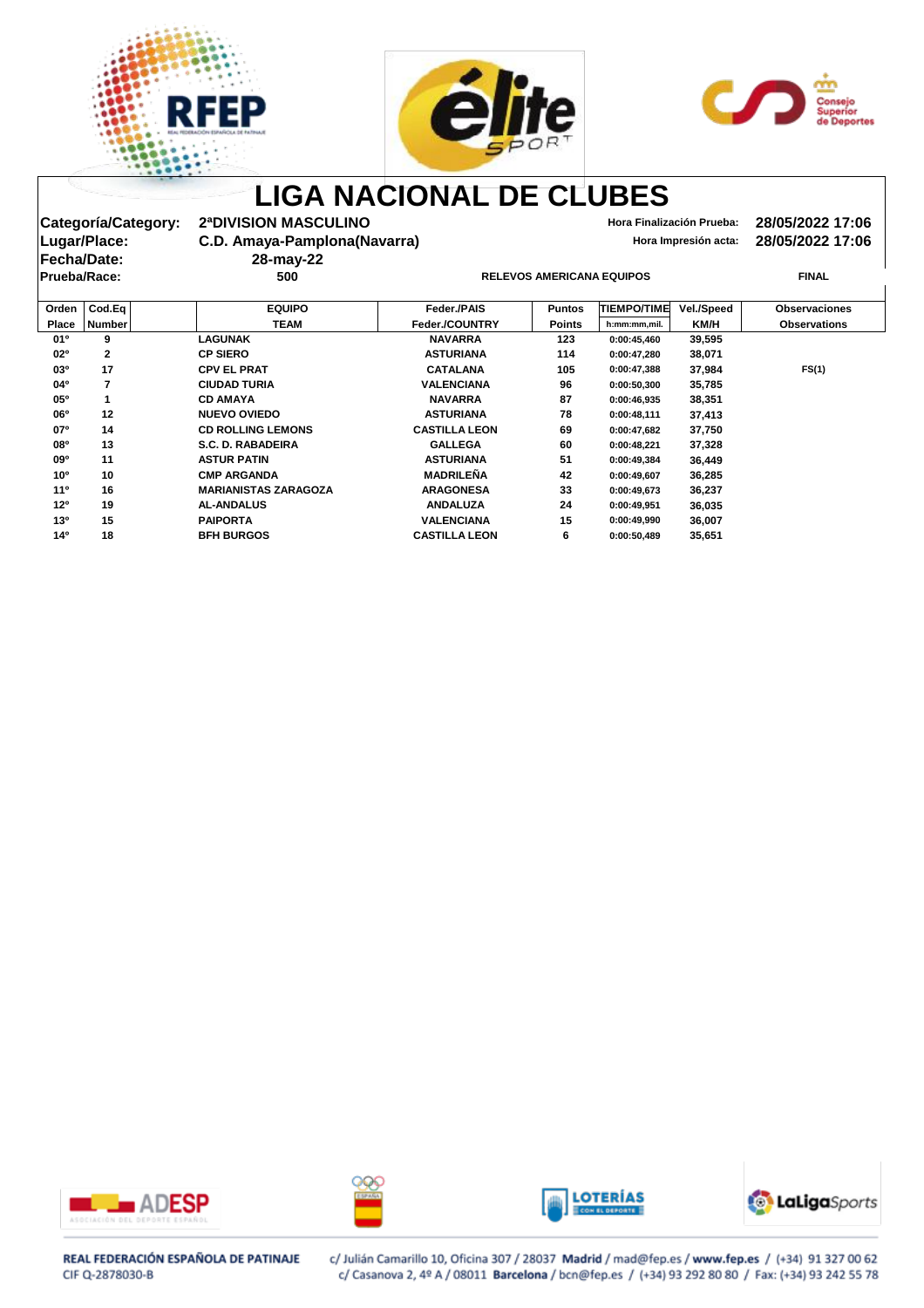





|                 |                     | Categoría/Category:                                          | <b>2ªDIVISION MASCULINO</b>         |                                  |               |                    | Hora Finalización Prueba: | 28/05/2022 17:06     |
|-----------------|---------------------|--------------------------------------------------------------|-------------------------------------|----------------------------------|---------------|--------------------|---------------------------|----------------------|
|                 | Lugar/Place:        |                                                              | C.D. Amaya-Pamplona(Navarra)        |                                  |               |                    | Hora Impresión acta:      | 28/05/2022 17:06     |
|                 | <b>Fecha/Date:</b>  |                                                              | 28-may.-22                          |                                  |               |                    |                           |                      |
|                 | <b>Prueba/Race:</b> |                                                              | 500                                 | <b>RELEVOS AMERICANA EQUIPOS</b> |               |                    |                           | <b>FINAL</b>         |
|                 |                     |                                                              |                                     |                                  |               |                    |                           |                      |
|                 | Orden Cod.Eq.       | <b>PATINADOR/A</b>                                           | <b>EQUIPO</b>                       | Feder./PAIS                      | <b>Puntos</b> | <b>TIEMPO/TIME</b> | Vel./Speed                | <b>Observaciones</b> |
|                 | Orden Team C.       | <b>Skater</b>                                                | <b>TEAM</b>                         | Feder./COUNTRY                   | <b>Points</b> | h:mm:mm,mil.       | KM/H                      | <b>Observations</b>  |
| $1^{\sf o}$     | 135                 | NAVARRO FERNÁNDEZ, BORJA                                     | <b>LAGUNAK</b>                      | <b>NAVARRA</b>                   | 61,5          | 0:00:45,460        | 39,595                    |                      |
| 1 <sup>°</sup>  | 138                 | <b>VILLALOBOS HERNAZ, UNAI</b>                               | LAGUNAK                             | <b>NAVARRA</b>                   | 61,5          |                    |                           |                      |
| 2 <sup>o</sup>  | 145                 | PIENKO BECERRA, NICOLAS                                      | <b>CP SIERO</b>                     | <b>ASTURIANA</b>                 | 57            | 0:00:47,280        | 38,071                    |                      |
| 2 <sup>o</sup>  | 147                 | <b>VEGA FERNANDEZ, JORGE</b>                                 | <b>CP SIERO</b>                     | <b>ASTURIANA</b>                 | 57            |                    |                           |                      |
| 3 <sup>o</sup>  | 190                 | <b>CHORRO LUQUE, PAU</b>                                     | <b>CPV EL PRAT</b>                  | <b>CATALANA</b>                  | 52,5          | 0:00:47,388        | 37,984                    | FS(1)                |
| 3º              | 191                 | DIAZ LOPEZ, DAYAN                                            | <b>CPV EL PRAT</b>                  | <b>CATALANA</b>                  | 52,5          |                    |                           |                      |
| 4º              | 140                 | FERNANDEZ CANTERO, JORGE                                     | <b>CIUDAD TURIA</b>                 | <b>VALENCIANA</b>                | 48            | 0:00:50,300        | 35,785                    |                      |
| 4º              | 142                 | JIMENEZ ROMERO, ROBERTO                                      | <b>CIUDAD TURIA</b>                 | <b>VALENCIANA</b>                | 48            |                    |                           |                      |
| 5º              | 158                 | <b>AYALA DE LUIS, UNAX</b>                                   | <b>CD AMAYA</b>                     | <b>NAVARRA</b>                   | 43,5          | 0:00:46,935        | 38,351                    |                      |
| 5 <sup>o</sup>  | 164                 | <b>LARA, UNAI</b>                                            | <b>CD AMAYA</b>                     | <b>NAVARRA</b>                   | 43,5          |                    |                           |                      |
| 6 <sup>°</sup>  | 148                 | <b>BARREIRO MIGUEL, SALVADOR</b>                             | <b>NUEVO OVIEDO</b>                 | <b>ASTURIANA</b>                 | 39            | 0:00:48,111        | 37,413                    |                      |
| 6 <sup>°</sup>  | 149                 | <b>GARCIA RODRIGUEZ, SANTIAGO</b>                            | <b>NUEVO OVIEDO</b>                 | <b>ASTURIANA</b>                 | 39            |                    |                           |                      |
| 7 <sup>°</sup>  | 169                 | <b>ALONSO GARCIA, ADRIAN</b>                                 | CD ROLLING LEMONS CASTILLA LEON     |                                  | 34,5          | 0:00:47,682        | 37,750                    |                      |
| 7º              | 173                 | OROZCO LAYOS, NIVALDO SEBAST CD ROLLING LEMONS CASTILLA LEON |                                     |                                  | 34,5          |                    |                           |                      |
| 8º              | 156                 | TAIBO GONZÁLEZ, MANUEL                                       | S.C. D. RABADEIRA                   | <b>GALLEGA</b>                   | 30            | 0:00:48,221        | 37,328                    |                      |
| 8º              | 157                 | <b>VICOS DEUS, JAVIER</b>                                    | S.C. D. RABADEIRA                   | <b>GALLEGA</b>                   | 30            |                    |                           |                      |
| 9º              | 128                 | <b>BEDIA JURADO, ADRIAN</b>                                  | <b>ASTUR PATIN</b>                  | <b>ASTURIANA</b>                 | 25,5          | 0:00:49,384        | 36,449                    |                      |
| 9º              | 129                 | <b>DOMINGUEZ TORCAL, ADRIAN</b>                              | <b>ASTUR PATIN</b>                  | <b>ASTURIANA</b>                 | 25,5          |                    |                           |                      |
| 10 <sup>°</sup> | 183                 | ACOSTA OBANDO, DANIEL FELIPE CMP ARGANDA                     |                                     | <b>MADRILEÑA</b>                 | 21            | 0:00:49,607        | 36,285                    |                      |
| 10 <sup>°</sup> | 184                 | <b>ESCUDERO RUBIO, IKER</b>                                  | <b>CMP ARGANDA</b>                  | <b>MADRILEÑA</b>                 | 21            |                    |                           |                      |
| 11 <sup>°</sup> | 179                 | <b>GALVE PEREZ, CARLOS</b>                                   | <b>MARIANISTAS ZARAG(ARAGONESA</b>  |                                  | 16,5          | 0:00:49,673        | 36,237                    |                      |
| 11 <sup>°</sup> | 182                 | <b>OTIN FERIGAN, ENOC</b>                                    | <b>MARIANISTAS ZARAG( ARAGONESA</b> |                                  | 16,5          |                    |                           |                      |
| 12 <sup>°</sup> | 201                 | FERNÁNDEZ GARCÍA, ALEJANDRO AL-ANDALUS                       |                                     | <b>ANDALUZA</b>                  | 12            | 0:00:49,951        | 36,035                    |                      |
| 12 <sup>°</sup> | 203                 | MUÑOZ ALCÁNTARA, DANIEL                                      | <b>AL-ANDALUS</b>                   | <b>ANDALUZA</b>                  | 12            |                    |                           |                      |
| 13º             | 175                 | PONS MAESTRE, PASQUAL                                        | PAIPORTA                            | <b>VALENCIANA</b>                | 7,5           | 0:00:49,990        | 36,007                    |                      |
| 13º             | 176                 | REDONDO CIUDAD, ÓSCAR                                        | <b>PAIPORTA</b>                     | <b>VALENCIANA</b>                | 7,5           |                    |                           |                      |
| 14º             | 197                 | CALVO VILLANUEVA, ALVARO                                     | <b>BFH BURGOS</b>                   | <b>CASTILLA LEON</b>             | 3             | 0:00:50,489        | 35,651                    |                      |
| 14º             | 198                 | <b>CARCEDO FERNANDEZ, RODRIGO</b>                            | <b>BFH BURGOS</b>                   | <b>CASTILLA LEON</b>             | 3             |                    |                           |                      |









REAL FEDERACIÓN ESPAÑOLA DE PATINAJE CIF Q-2878030-B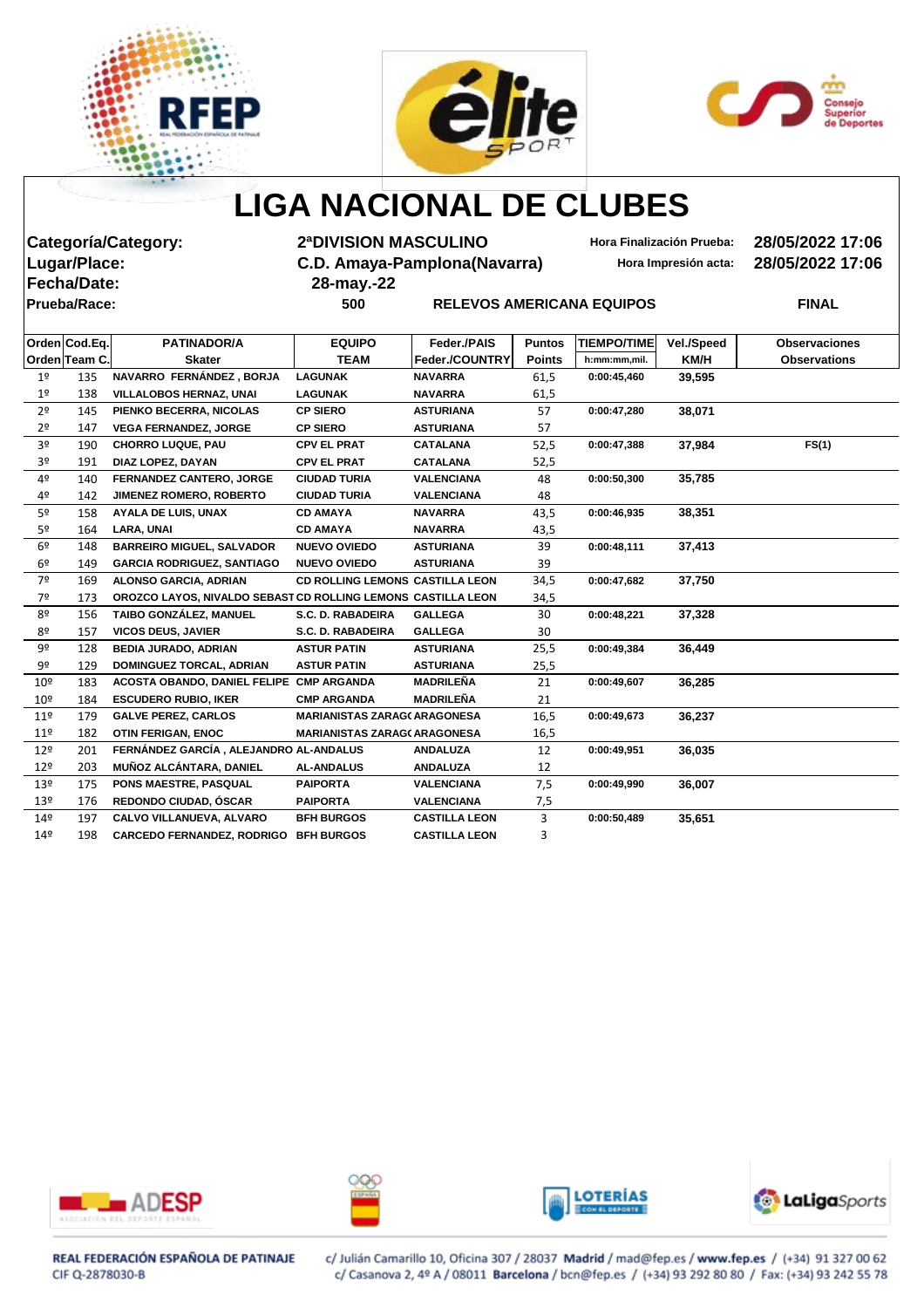





|                 | Categoría/Category:     | 2ª DIVISION MASCULINO        |                      |                    |                    | Hora Finalización Prueba: | 28/05/2022 18:39     |
|-----------------|-------------------------|------------------------------|----------------------|--------------------|--------------------|---------------------------|----------------------|
|                 | Lugar/Place:            | C.D. Amaya-Pamplona(Navarra) |                      |                    |                    | Hora Impresión acta:      | 28/05/2022 18:39     |
|                 | <b>Fecha/Date:</b>      | 28-may-22                    |                      |                    |                    |                           |                      |
| Prueba/Race:    |                         | 10.000                       |                      | <b>ELIMINACION</b> |                    |                           | <b>FINAL</b>         |
| Orden           | Cod.Eq                  | <b>EQUIPO</b>                | Feder./PAIS          | <b>Puntos</b>      | <b>TIEMPO/TIME</b> | <b>Vel./Speed</b>         | <b>Observaciones</b> |
| <b>Place</b>    | <b>Number</b>           | <b>TEAM</b>                  | Feder./COUNTRY       | <b>Points</b>      | h:mm:mm,mil.       | KM/H                      | <b>Observations</b>  |
| 01º             | 20                      | <b>S.C. D. RABADEIRA</b>     | <b>GALLEGA</b>       | 105                | 0:16:48,487        |                           |                      |
| 02º             | $\mathbf{2}$            | <b>CMP ARGANDA</b>           | <b>MADRILEÑA</b>     | 98                 |                    |                           | $W(1)$ -DNF          |
| 03°             | $\overline{\mathbf{7}}$ | <b>CIUDAD TURIA</b>          | <b>VALENCIANA</b>    | 86                 |                    |                           |                      |
| 04°             | 4                       | <b>CPV EL PRAT</b>           | <b>CATALANA</b>      | 79                 |                    |                           | <b>DNF</b>           |
| 05°             | 12                      | <b>CD AMAYA</b>              | <b>NAVARRA</b>       | 78                 |                    |                           | <b>DNF</b>           |
| 06 <sup>o</sup> | 6                       | <b>ASTUR PATIN</b>           | <b>ASTURIANA</b>     | 71                 |                    |                           | <b>DNF</b>           |
| 07°             | 21                      | <b>CD ROLLING LEMONS</b>     | <b>CASTILLA LEON</b> | 70                 |                    |                           | <b>DNF</b>           |
| <b>08°</b>      | 19                      | <b>NUEVO OVIEDO</b>          | <b>ASTURIANA</b>     | 67                 |                    |                           | <b>DNF</b>           |
| 09 <sup>o</sup> | 14                      | <b>CP SIERO</b>              | <b>ASTURIANA</b>     | 57                 |                    |                           |                      |
| 10 <sup>o</sup> | 18                      | <b>LAGUNAK</b>               | <b>NAVARRA</b>       | 56                 |                    |                           | <b>DNF</b>           |
| $11^{\circ}$    | 9                       | <b>PAIPORTA</b>              | <b>VALENCIANA</b>    | 54                 |                    |                           | <b>DNF</b>           |
| 12 <sup>o</sup> | 11                      | <b>MARIANISTAS ZARAGOZA</b>  | <b>ARAGONESA</b>     | 44                 |                    |                           | <b>DNF</b>           |
| 130             | 23                      | <b>AL-ANDALUS</b>            | <b>ANDALUZA</b>      | 27                 |                    |                           | $C(1)$ -DNF          |
| 14 <sup>0</sup> | 22                      | <b>BFH BURGOS</b>            | <b>CASTILLA LEON</b> | 11                 |                    |                           | <b>DNF</b>           |









### REAL FEDERACIÓN ESPAÑOLA DE PATINAJE CIF Q-2878030-B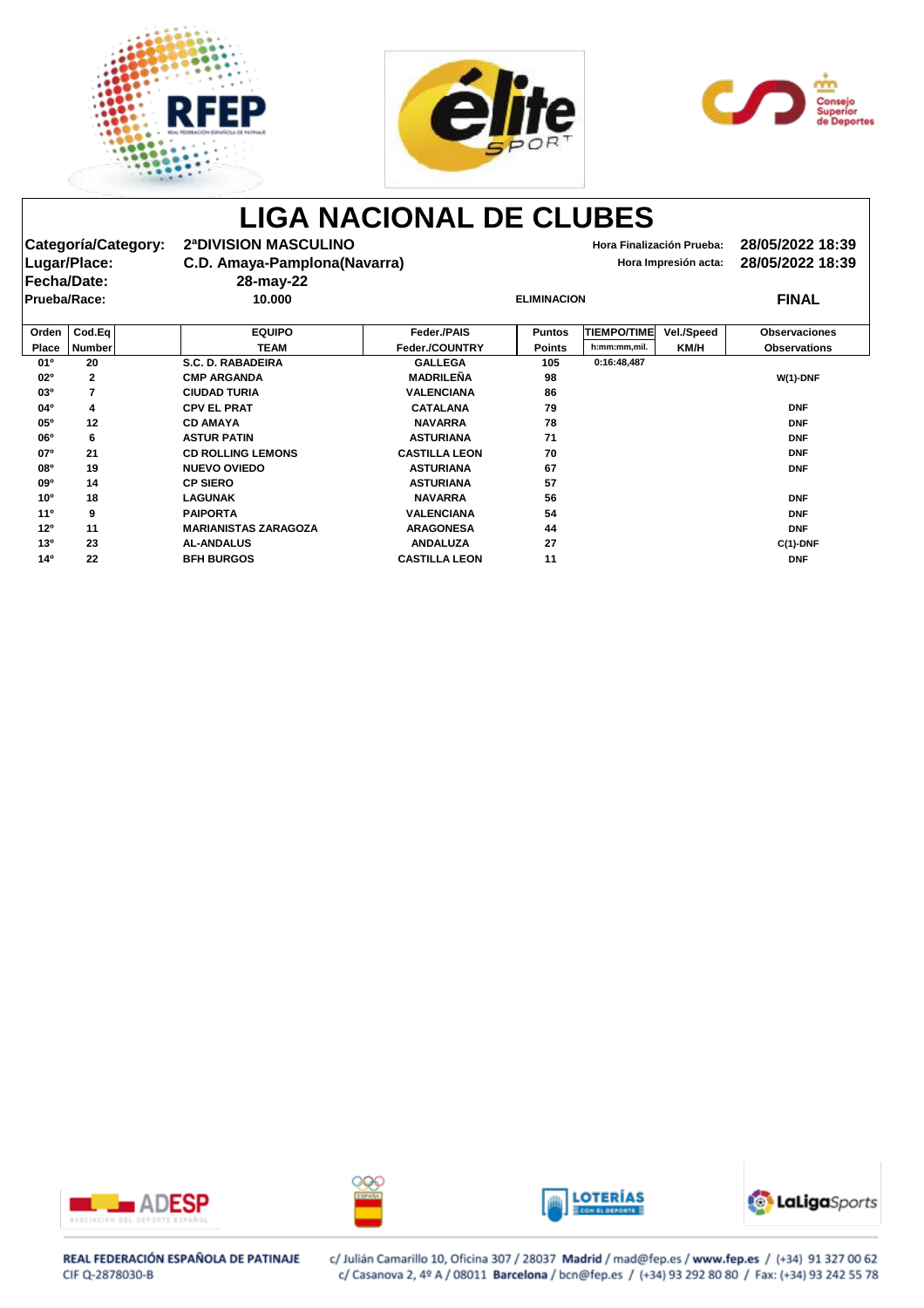





| Categoría/Category: |               |                                       | 2ª DIVISION MASCULINO        |                      |    | Hora Finalización Prueba: |                      | 28/05/2022 18:39     |  |
|---------------------|---------------|---------------------------------------|------------------------------|----------------------|----|---------------------------|----------------------|----------------------|--|
| Lugar/Place:        |               |                                       | C.D. Amaya-Pamplona(Navarra) |                      |    |                           | Hora Impresión acta: | 28/05/2022 18:39     |  |
|                     | Fecha/Date:   |                                       | 28-may.-22                   |                      |    |                           |                      |                      |  |
| Prueba/Race:        |               |                                       | 10000<br><b>ELIMINACION</b>  |                      |    |                           |                      | <b>FINAL</b>         |  |
|                     |               |                                       |                              |                      |    |                           |                      |                      |  |
| <b>Orden</b>        | <b>Dorsal</b> | <b>PATINADOR</b>                      | <b>EQUIPO</b>                | Feder./PAIS          |    | <b>PuntosTIEMPO/TIME</b>  | <b>PUNTOS</b>        | <b>Observaciones</b> |  |
| Orden               | <b>Dorsal</b> | <b>SKATER</b>                         | <b>TEAM</b>                  | Feder./COUNTR\Points |    | h:mm:mm,mil.              | <b>Points</b>        | <b>Observations</b>  |  |
| 1 <sup>°</sup>      | 156           | TAIBO GONZÁLEZ, MANUEL                | <b>S.C. D. RABADEIRA</b>     | <b>GALLEGA</b>       | 42 | 0:16:48,487               |                      |                      |  |
| 2 <sup>o</sup>      | 147           | <b>VEGA FERNANDEZ, JORGE</b>          | <b>CP SIERO</b>              | <b>ASTURIANA</b>     | 41 |                           |                      |                      |  |
| 3 <sup>o</sup>      | 140           | <b>FERNANDEZ CANTERO, JORGE</b>       | <b>CIUDAD TURIA</b>          | <b>VALENCIANA</b>    | 40 |                           |                      |                      |  |
| 4º                  | 169           | ALONSO GARCIA, ADRIAN                 | <b>CD ROLLING LEMONS</b>     | <b>CASTILLA LEON</b> | 39 |                           |                      | <b>DNF</b>           |  |
| 5 <sup>o</sup>      | 128           | <b>BEDIA JURADO, ADRIAN</b>           | <b>ASTUR PATIN</b>           | <b>ASTURIANA</b>     | 38 |                           |                      | <b>DNF</b>           |  |
| 6º                  | 187           | ALVAREZ FERNANDEZ, SERGI              | <b>CPV EL PRAT</b>           | <b>CATALANA</b>      | 37 |                           |                      | <b>DNF</b>           |  |
| 7º                  | 157           | <b>VICOS DEUS, JAVIER</b>             | S.C. D. RABADEIRA            | <b>GALLEGA</b>       | 36 |                           |                      | <b>DNF</b>           |  |
| 8º                  | 150           | <b>MIGUELEZ MARTINEZ, JOSE</b>        | <b>NUEVO OVIEDO</b>          | <b>ASTURIANA</b>     | 35 |                           |                      | <b>DNF</b>           |  |
| 9º                  | 184           | <b>ESCUDERO RUBIO, IKER</b>           | <b>CMP ARGANDA</b>           | <b>MADRILEÑA</b>     | 34 |                           |                      | $W(1)$ -DNF          |  |
| 10 <sup>°</sup>     | 186           | <b>MARTINEZ RICOTE, DANIEL</b>        | <b>CMP ARGANDA</b>           | <b>MADRILEÑA</b>     | 33 |                           |                      | <b>DNF</b>           |  |
| $11^{\circ}$        | 162           | <b>GOMEZ DE SEGURA MARRACO, DAVID</b> | <b>CD AMAYA</b>              | <b>NAVARRA</b>       | 32 |                           |                      | <b>DNF</b>           |  |
| $12^{\circ}$        | 185           | <b>GIRIGAN, ROBERT ADRIAN</b>         | <b>CMP ARGANDA</b>           | <b>MADRILEÑA</b>     | 31 |                           |                      | <b>DNF</b>           |  |
| 13 <sup>°</sup>     | 132           | <b>CASANIELLAS NUIN, ASIER</b>        | <b>LAGUNAK</b>               | <b>NAVARRA</b>       | 30 |                           |                      | <b>DNF</b>           |  |
| 149                 | 194           | <b>RUIZ CORTES, IKER</b>              | <b>CPV EL PRAT</b>           | <b>CATALANA</b>      | 29 |                           |                      | <b>DNF</b>           |  |
| $15^{\circ}$        | 180           | <b>GUTIERREZ BLANCO, DAVID</b>        | <b>MARIANISTAS ZARAGOZA</b>  | <b>ARAGONESA</b>     | 28 |                           |                      | <b>DNF</b>           |  |
| $16^{\circ}$        | 154           | <b>SANTOS FERNÁNDEZ, PABLO</b>        | S.C. D. RABADEIRA            | <b>GALLEGA</b>       | 27 |                           |                      | <b>DNF</b>           |  |
| $17^{\circ}$        | 142           | JIMENEZ ROMERO, ROBERTO               | <b>CIUDAD TURIA</b>          | <b>VALENCIANA</b>    | 26 |                           |                      | <b>DNF</b>           |  |
| 18º                 | 164           | <b>LARA, UNAI</b>                     | <b>CD AMAYA</b>              | <b>NAVARRA</b>       | 25 |                           |                      | <b>DNF</b>           |  |
| 19º                 | 176           | REDONDO CIUDAD, ÓSCAR                 | <b>PAIPORTA</b>              | <b>VALENCIANA</b>    | 24 |                           |                      | <b>DNF</b>           |  |
| 20 <sup>°</sup>     | 174           | <b>CORTES JUMILLA, JAVIER</b>         | <b>PAIPORTA</b>              | <b>VALENCIANA</b>    | 23 |                           |                      | <b>DNF</b>           |  |
| 21°                 | 170           | ALVAREZ NUÑEZ, SERGIO                 | <b>CD ROLLING LEMONS</b>     | <b>CASTILLA LEON</b> | 22 |                           |                      | <b>DNF</b>           |  |
| 22°                 | 163           | <b>IRIBARREN JULIANI, LUCAS</b>       | <b>CD AMAYA</b>              | <b>NAVARRA</b>       | 21 |                           |                      | <b>DNF</b>           |  |
| 23 <sup>°</sup>     | 139           | <b>ESCRIHUELA CLEMENTE, MARC</b>      | <b>CIUDAD TURIA</b>          | <b>VALENCIANA</b>    | 20 |                           |                      | <b>DNF</b>           |  |
| $24^{\circ}$        | 131           | <b>RODRIGUEZ SUAREZ, NICOLAS</b>      | <b>ASTUR PATIN</b>           | <b>ASTURIANA</b>     | 19 |                           |                      | <b>DNF</b>           |  |
| 25 <sup>°</sup>     | 136           | PERALES ULLIBARRI, ASIER              | <b>LAGUNAK</b>               | <b>NAVARRA</b>       | 18 |                           |                      | <b>DNF</b>           |  |
| 26º                 | 148           | <b>BARREIRO MIGUEL, SALVADOR</b>      | <b>NUEVO OVIEDO</b>          | <b>ASTURIANA</b>     | 17 |                           |                      | $C(1)$ -DNF          |  |
| $27^{\circ}$        | 200           | DE LA CRUZ PÉREZ, CHRISTIAN           | <b>AL-ANDALUS</b>            | <b>ANDALUZA</b>      | 16 |                           |                      | $C(1)$ -DNF          |  |
| 28º                 | 152           | <b>SUAREZ ANGONEZ, PABLO</b>          | <b>NUEVO OVIEDO</b>          | <b>ASTURIANA</b>     | 15 |                           |                      | <b>DNF</b>           |  |
| 29º                 | 130           | IVAN BARAGAÑO, YAGO                   | <b>ASTUR PATIN</b>           | <b>ASTURIANA</b>     | 14 |                           |                      | <b>DNF</b>           |  |
| 30 <sup>°</sup>     | 195           | <b>SANCHEZ PIQUERO, DANIEL</b>        | <b>CPV EL PRAT</b>           | <b>CATALANA</b>      | 13 |                           |                      | <b>DNF</b>           |  |
| 31 <sup>°</sup>     | 181           | <b>LAIGLESIA BEAMONDE, DANIEL</b>     | <b>MARIANISTAS ZARAGOZA</b>  | <b>ARAGONESA</b>     | 12 |                           |                      | <b>DNF</b>           |  |
| 32 <sup>o</sup>     | 146           | <b>SUAREZ ARGUELLES, MIGUEL</b>       | <b>CP SIERO</b>              | <b>ASTURIANA</b>     | 11 |                           |                      | <b>DNF</b>           |  |
| 33º                 | 201           | FERNÁNDEZ GARCÍA, ALEJANDRO           | <b>AL-ANDALUS</b>            | <b>ANDALUZA</b>      | 10 |                           |                      | <b>DNF</b>           |  |
| 34º                 | 173           | OROZCO LAYOS, NIVALDO SEBASTIAN       | <b>CD ROLLING LEMONS</b>     | <b>CASTILLA LEON</b> | 9  |                           |                      | <b>DNF</b>           |  |
| 35 <sup>°</sup>     | 137           | TERÉ LARREA, SERGIO                   | <b>LAGUNAK</b>               | <b>NAVARRA</b>       | 8  |                           |                      | <b>DNF</b>           |  |
| 36 <sup>°</sup>     | 177           | REVERT SANTAMARIA, ANDRÉS             | <b>PAIPORTA</b>              | <b>VALENCIANA</b>    | 7  |                           |                      | <b>DNF</b>           |  |
| 37 <sup>°</sup>     | 196           | <b>BOLLOQUE GONZALEZ, JAVIER</b>      | <b>BFH BURGOS</b>            | <b>CASTILLA LEON</b> | 6  |                           |                      | <b>DNF</b>           |  |
| 38º                 | 145           | PIENKO BECERRA, NICOLAS               | <b>CP SIERO</b>              | <b>ASTURIANA</b>     | 5  |                           |                      | <b>DNF</b>           |  |
| 39º                 | 178           | <b>CASAS GIL, PABLO</b>               | <b>MARIANISTAS ZARAGOZA</b>  | <b>ARAGONESA</b>     | 4  |                           |                      | <b>DNF</b>           |  |

| 40º | 198 | <b>CARCEDO FERNANDEZ. RODRIGO</b> | <b>BFH BURGOS</b> | <b>CASTILLA LEON</b> | <b>DNF</b> |
|-----|-----|-----------------------------------|-------------------|----------------------|------------|
| 41º | 199 | <b>DOBARCO BONAL, JUAN</b>        | <b>BFH BURGOS</b> | <b>CASTILLA LEON</b> | <b>DNF</b> |
| 42º | 204 | <b>PUCHE ORTEGA, ALVARO</b>       | <b>AL-ANDALUS</b> | <b>ANDALUZA</b>      | <b>DNF</b> |



# ∼





#### REAL FEDERACIÓN ESPAÑOLA DE PATINAJE CIF Q-2878030-B